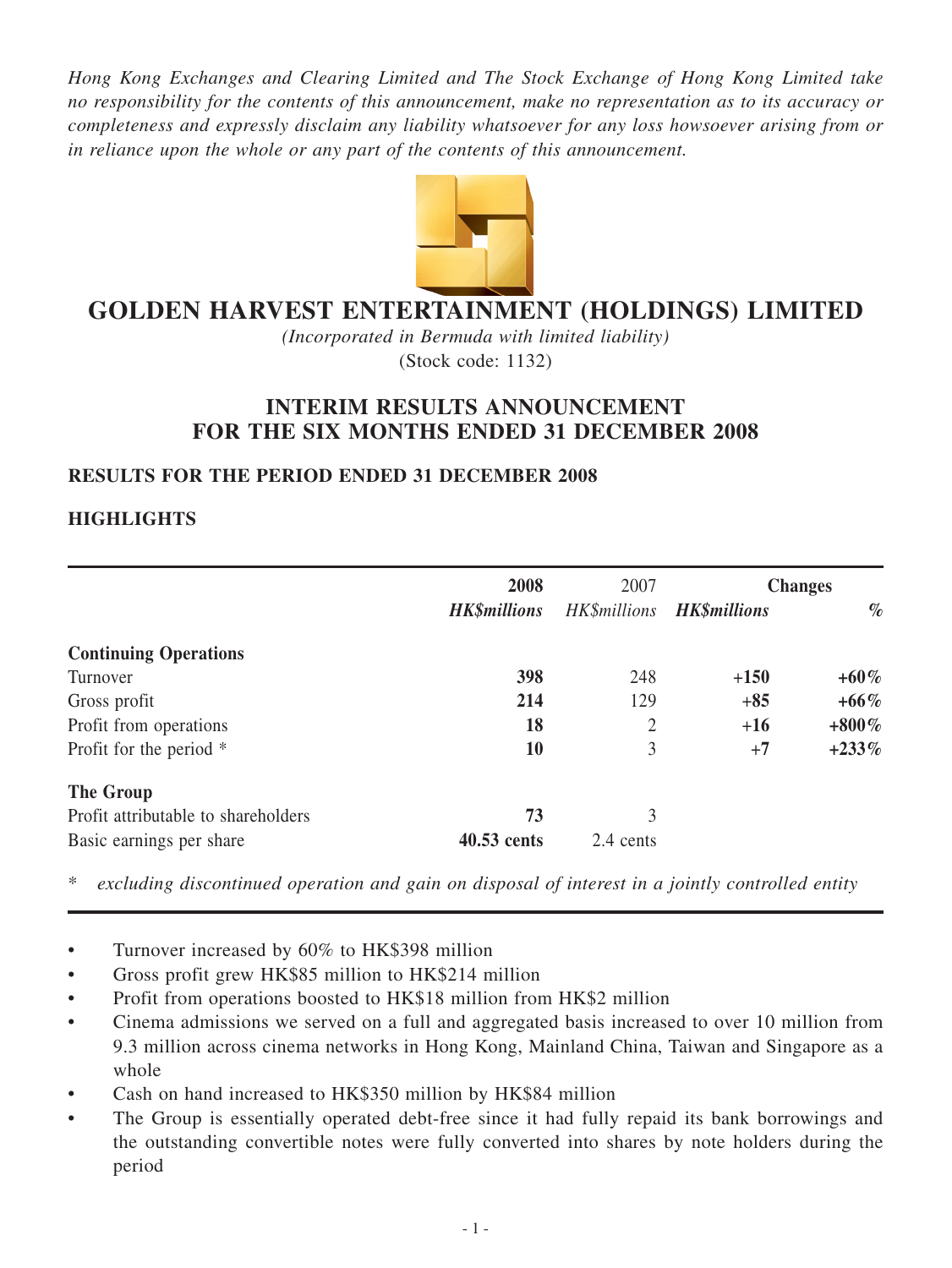#### **INTERIM RESULTS**

The Board of Directors (the "Board") of Golden Harvest Entertainment (Holdings) Limited (the "Company") herein announces the unaudited consolidated results of the Company and its subsidiaries (the "Group") for the six months ended 31 December 2008. The consolidated results have not been audited by the Company's auditors, but have been reviewed by the audit committee of the Company.

## **Consolidated income statement**

|                                                  |                | (Unaudited)       | (Unaudited) |
|--------------------------------------------------|----------------|-------------------|-------------|
|                                                  |                | <b>Six months</b> | Six months  |
|                                                  |                | ended             | ended       |
|                                                  |                | 31 December       | 31 December |
|                                                  | <b>Note</b>    | 2008              | 2007        |
|                                                  |                | <b>HK\$'000</b>   | HK\$'000    |
|                                                  |                |                   |             |
| <b>Continuing operations</b>                     |                |                   |             |
| Turnover                                         | $\overline{2}$ | 397,925           | 247,600     |
| Cost of sales                                    |                | (183, 843)        | (118, 463)  |
| <b>Gross profit</b>                              |                | 214,082           | 129,137     |
| Other income                                     |                | 18,523            | 33,267      |
| Selling and distribution costs                   |                | (182, 852)        | (121, 602)  |
| General and administrative expenses              |                | (26, 639)         | (32,066)    |
| Other operating expenses                         |                | (5,247)           | (6,743)     |
| <b>Profit from operations</b>                    |                | 17,867            | 1,993       |
| Finance costs                                    | 3(a)           | (553)             | (6,218)     |
| Share of profits less losses of associates       |                |                   | 10,939      |
| Gain on disposal of interest in a                |                |                   |             |
| jointly controlled entity                        |                | 61,852            |             |
| <b>Profit before taxation</b>                    | $\mathfrak{Z}$ | 79,166            | 6,714       |
| Income tax                                       | $\overline{4}$ | (6,898)           | (3,161)     |
| Profit for the period from continuing operations |                | 72,268            | 3,553       |
| <b>Discontinued operation</b>                    |                |                   |             |
| Profit/(loss) for the period from                |                |                   |             |
| discontinued operation                           |                | 1,198             | (417)       |
| Total profit for the period                      |                | 73,466            | 3,136       |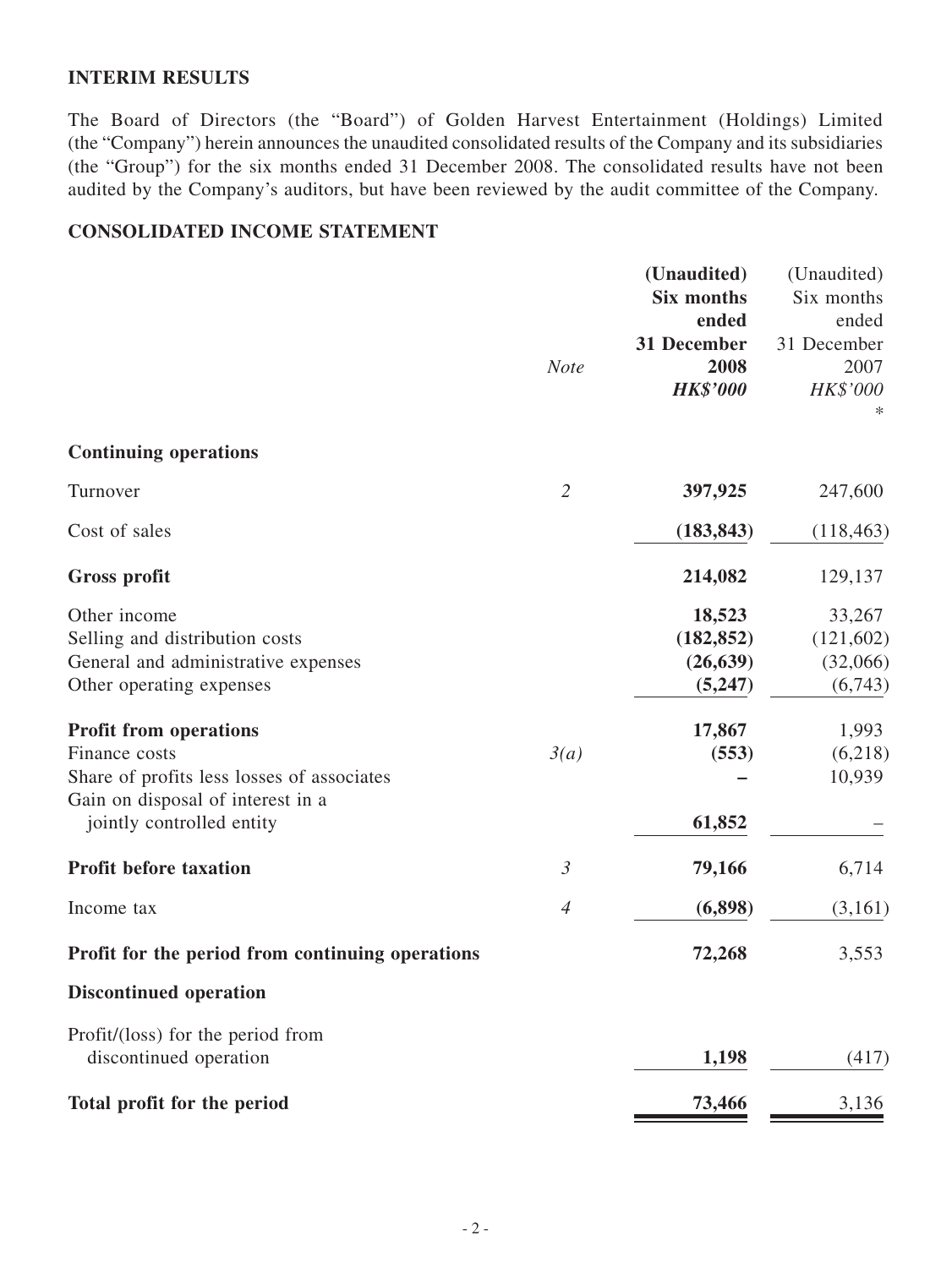|                                                            |             | (Unaudited)       | (Unaudited)    |
|------------------------------------------------------------|-------------|-------------------|----------------|
|                                                            |             | <b>Six months</b> | Six months     |
|                                                            |             | ended             | ended          |
|                                                            |             | 31 December       | 31 December    |
|                                                            | <b>Note</b> | 2008              | 2007           |
|                                                            |             | <b>HK\$'000</b>   | HK\$'000       |
|                                                            |             |                   |                |
| <b>Attributable to:</b>                                    |             |                   |                |
| Equity holders of the Company                              |             | 73,370            | 3,050          |
| Minority interests                                         |             | 96                | 86             |
|                                                            |             | 73,466            | 3,136          |
| Dividends attributable to equity holders<br>of the Company |             | 18,327            |                |
| Earnings/(losses) per share                                | 6           |                   |                |
| <b>Basic</b>                                               |             |                   |                |
| - Continuing operations                                    |             | 39.87 cents       | 2.73 cents     |
| - Discontinued operation                                   |             | $0.66$ cents      | $(0.33)$ cents |
|                                                            |             | 40.53 cents       | 2.40 cents     |
| Diluted                                                    |             |                   |                |
| - Continuing operations                                    |             | 39.47 cents       | 2.72 cents     |
| - Discontinued operation                                   |             | $0.65$ cents      | $(0.33)$ cents |
|                                                            |             | 40.12 cents       | 2.39 cents     |
|                                                            |             |                   |                |

*\* The consolidated income statement for the six months ended 31 December 2007 has been reclassified to conform with the current period's presentation of the discontinued operation.*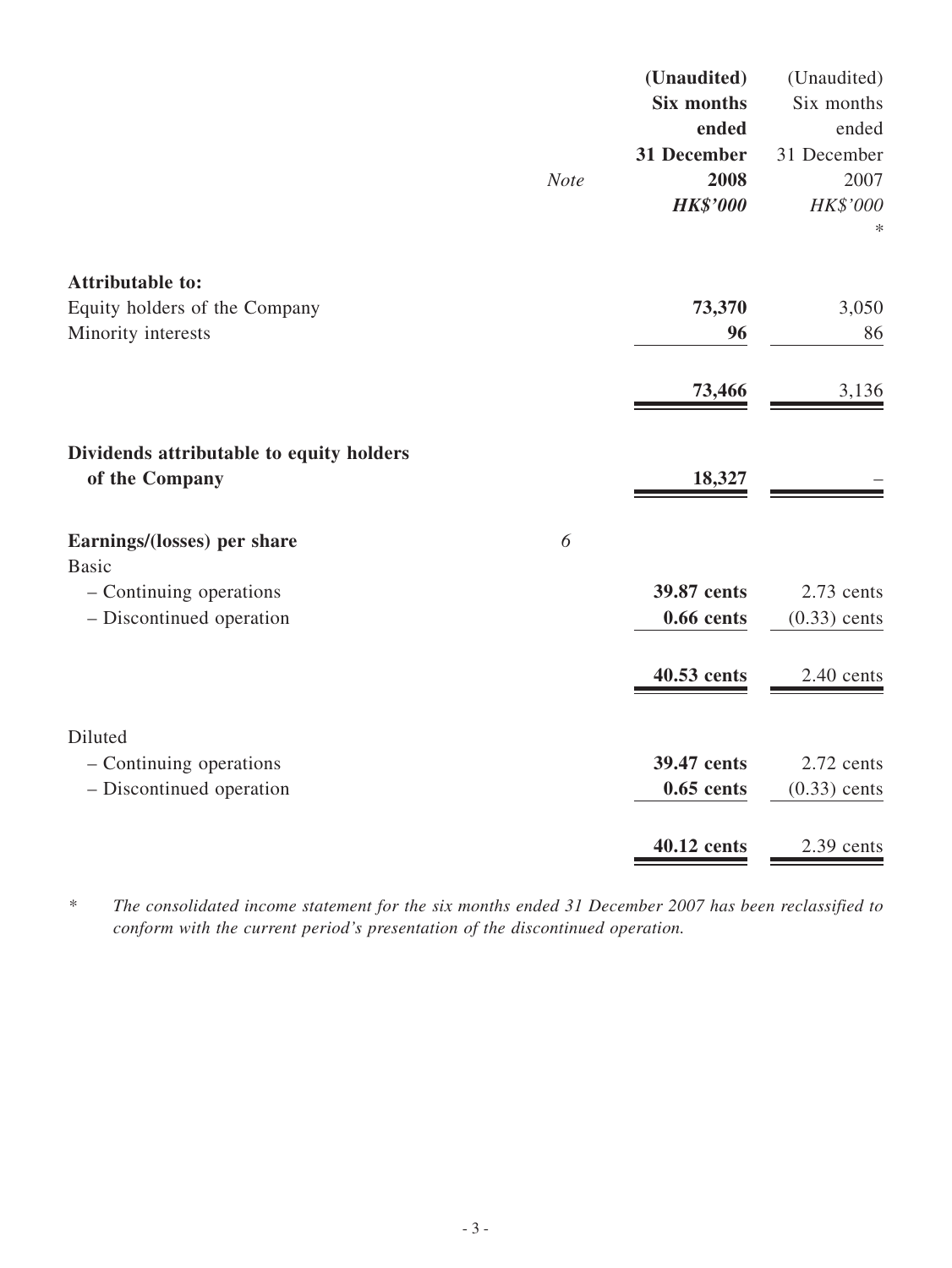# **Consolidated balance sheet**

|                                                                     |             | (Unaudited)      | (Audited) |
|---------------------------------------------------------------------|-------------|------------------|-----------|
|                                                                     |             | As at            | As at     |
|                                                                     |             | 31 December      | 30 June   |
|                                                                     |             | 2008             | 2008      |
|                                                                     | <b>Note</b> | <b>HK\$'000</b>  | HK\$'000  |
| <b>Non-current assets</b>                                           |             |                  |           |
|                                                                     |             |                  |           |
| Fixed assets                                                        |             | 326,651<br>1,952 | 367,395   |
| Investment property<br>Amounts due from jointly controlled entities |             | 22,387           | 32,285    |
| Prepaid rental                                                      |             | 6,742            | 8,015     |
| Club memberships                                                    |             | 3,590            | 3,590     |
| Rental and other deposits                                           |             | 50,867           | 54,006    |
| Trademarks                                                          |             | 79,421           | 79,421    |
| Deferred tax assets                                                 |             | 1,547            | 358       |
| Pledged bank deposits                                               |             | 12,258           | 10,133    |
|                                                                     |             | 505,415          | 555,203   |
| <b>Current assets</b>                                               |             |                  |           |
| Inventories                                                         |             | 2,497            | 2,417     |
| Film rights                                                         |             | 27,916           | 27,503    |
| Trade receivables                                                   | 7           | 20,954           | 27,045    |
| Other receivables, deposits and prepayments                         |             | 59,086           | 49,355    |
| Amounts due from jointly controlled entities                        |             | 13,110           | 50,277    |
| Deposits and cash                                                   |             | 349,868          | 266,307   |
|                                                                     |             | 473,431          | 422,904   |
| Assets of a jointly controlled entity held for sale                 |             |                  | 141,037   |
|                                                                     |             | 473,431          | 563,941   |
| <b>Current liabilities</b>                                          |             |                  |           |
| Trade payables                                                      | 8           | 64,866           | 68,609    |
| Other payables and accrued charges                                  |             | 117,268          | 129,472   |
| Customer deposits                                                   |             | 6,497            | 3,675     |
| <b>Bank</b> loans                                                   |             |                  | 12,480    |
| Convertible notes                                                   |             |                  | 31,066    |
| Loans from joint venture partners                                   |             | 12,500           | 22,144    |
| Taxation payable                                                    |             | 15,450           | 9,618     |
|                                                                     |             | 216,581          | 277,064   |
| Liabilities of a jointly controlled entity held for sale            |             |                  | 101,135   |
|                                                                     |             | 216,581          | 378,199   |
| Net current assets                                                  |             | 256,850          | 185,742   |
|                                                                     |             |                  |           |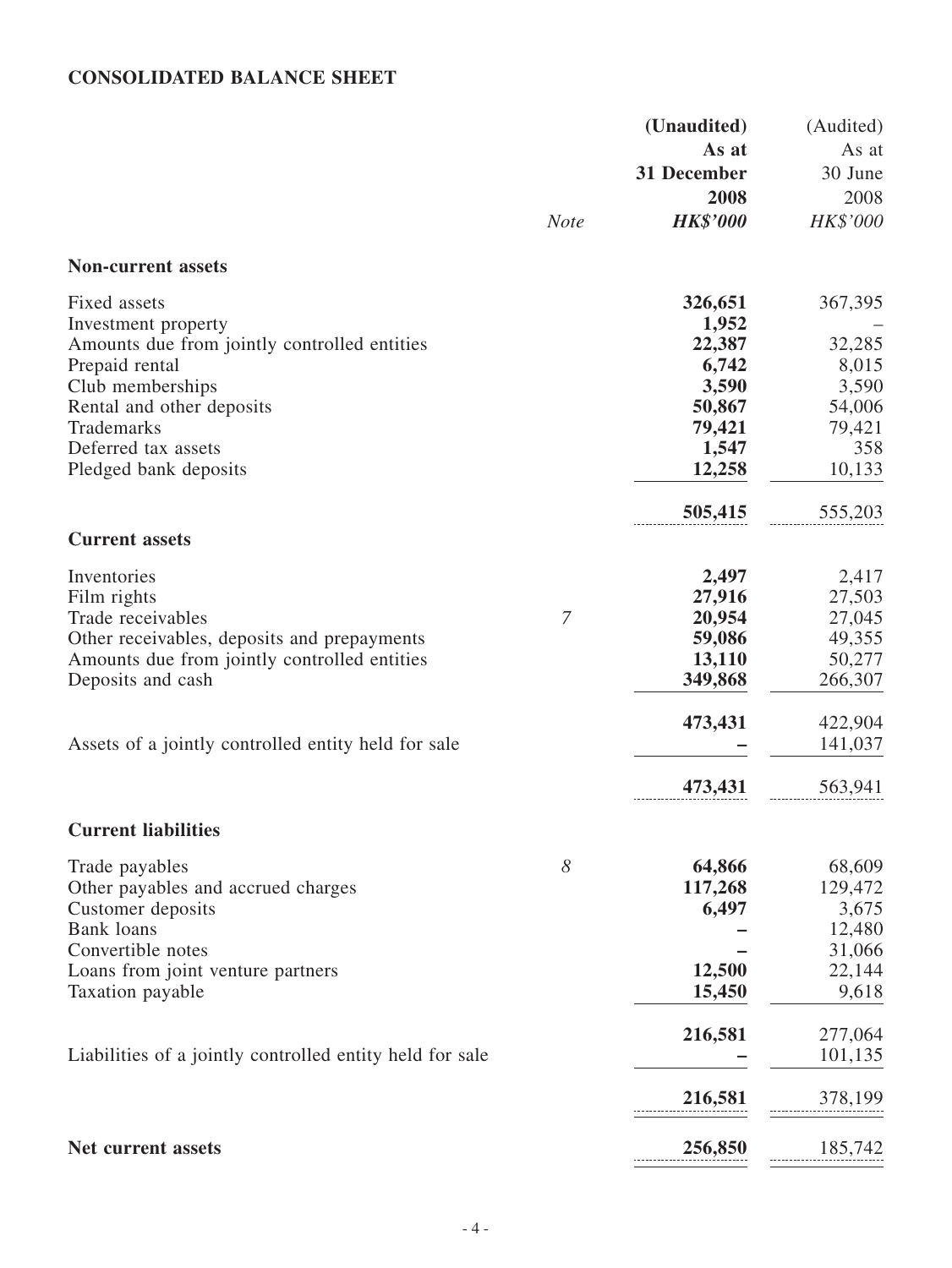|                                              |             | (Unaudited)     | (Audited) |
|----------------------------------------------|-------------|-----------------|-----------|
|                                              |             | As at           | As at     |
|                                              |             | 31 December     | 30 June   |
|                                              |             | 2008            | 2008      |
|                                              | <b>Note</b> | <b>HK\$'000</b> | HK\$'000  |
| <b>Total assets less current liabilities</b> |             | 762,265         | 740,945   |
| <b>Non-current liabilities</b>               |             |                 |           |
| <b>Bank</b> loans                            |             |                 | 7,800     |
| Loans from joint venture partners            |             | 15,137          | 42,505    |
| Loan from minority shareholder               |             | 471             | 696       |
| Deposits received                            |             | 3,837           | 4,248     |
| Deferred tax liabilities                     |             | 15,343          | 16,540    |
|                                              |             | 34,788          | 71,789    |
| <b>NET ASSETS</b>                            |             | 727,477         | 669,156   |
| <b>Capital and reserves</b>                  |             |                 |           |
| Share capital                                |             | 183,274         | 169,638   |
| Reserves                                     |             | 542,793         | 498,097   |
| Total equity attributable to                 |             |                 |           |
| equity holders of the Company                |             | 726,067         | 667,735   |
| <b>Minority interests</b>                    |             | 1,410           | 1,421     |
| <b>TOTAL EQUITY</b>                          |             | 727,477         | 669,156   |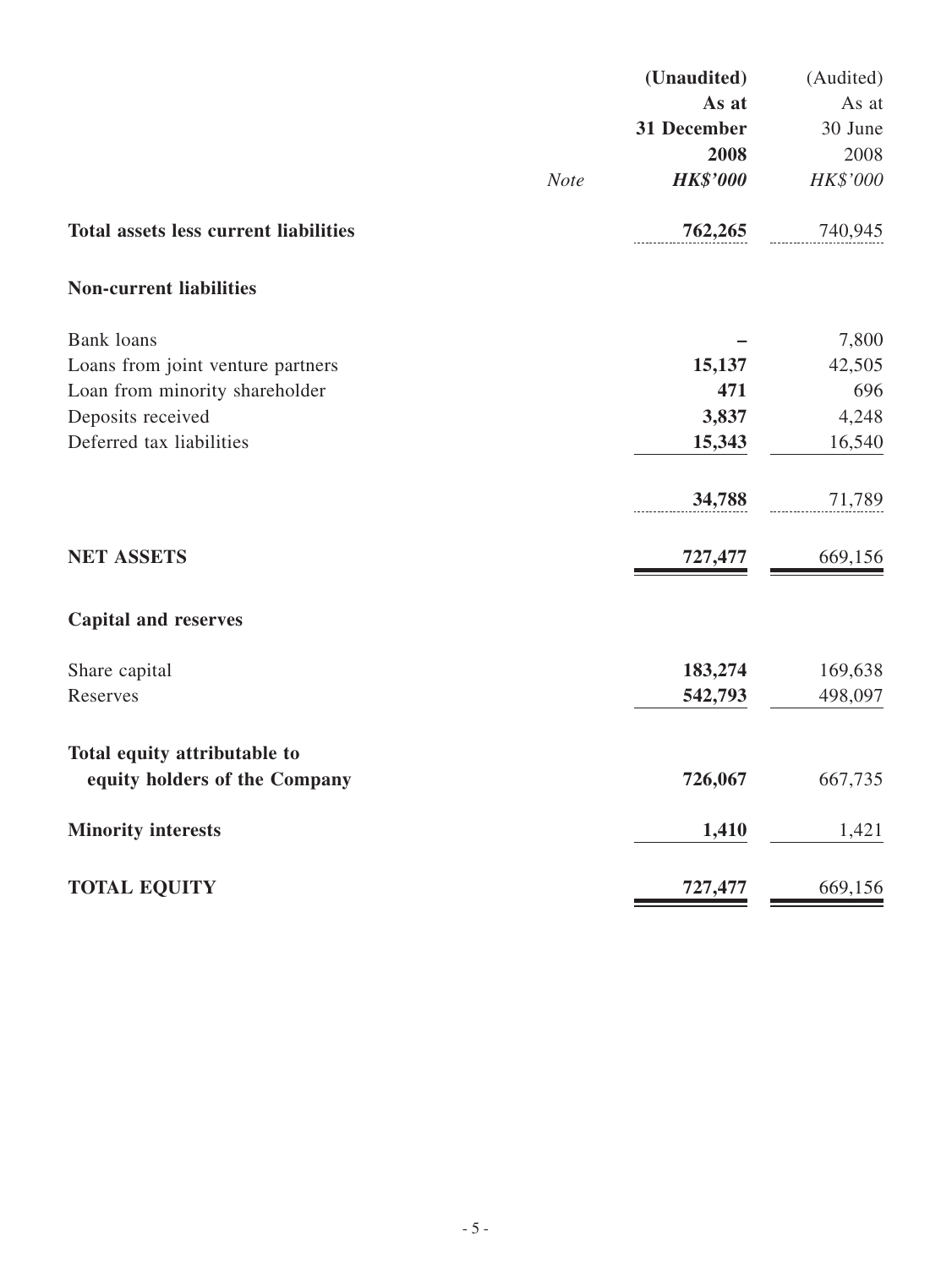#### **NOTES On the unaudited interim consolidated FINANCIAL STATEMENTS**

#### **1. Basis of preparation**

These unaudited interim consolidated financial statements have been prepared in accordance with the applicable disclosure provisions of the Rules Governing the Listing of Securities on The Stock Exchange of Hong Kong Limited (the "Listing Rules") and Hong Kong Accounting Standard ("HKAS") 34 "Interim Financial Reporting", issued by Hong Kong Institute of Certified Public Accountants ("HKICPA").

The interim consolidated financial statements have been prepared in accordance with the same accounting policies adopted in the audited financial statements for the year ended 30 June 2008.

The preparation of interim consolidated financial statements in conformity with HKAS 34 requires management to make judgements, estimates and assumptions that affect the application of policies and reported amounts of assets and liabilities, income and expenses on a year to date basis. Actual results may differ from these estimates.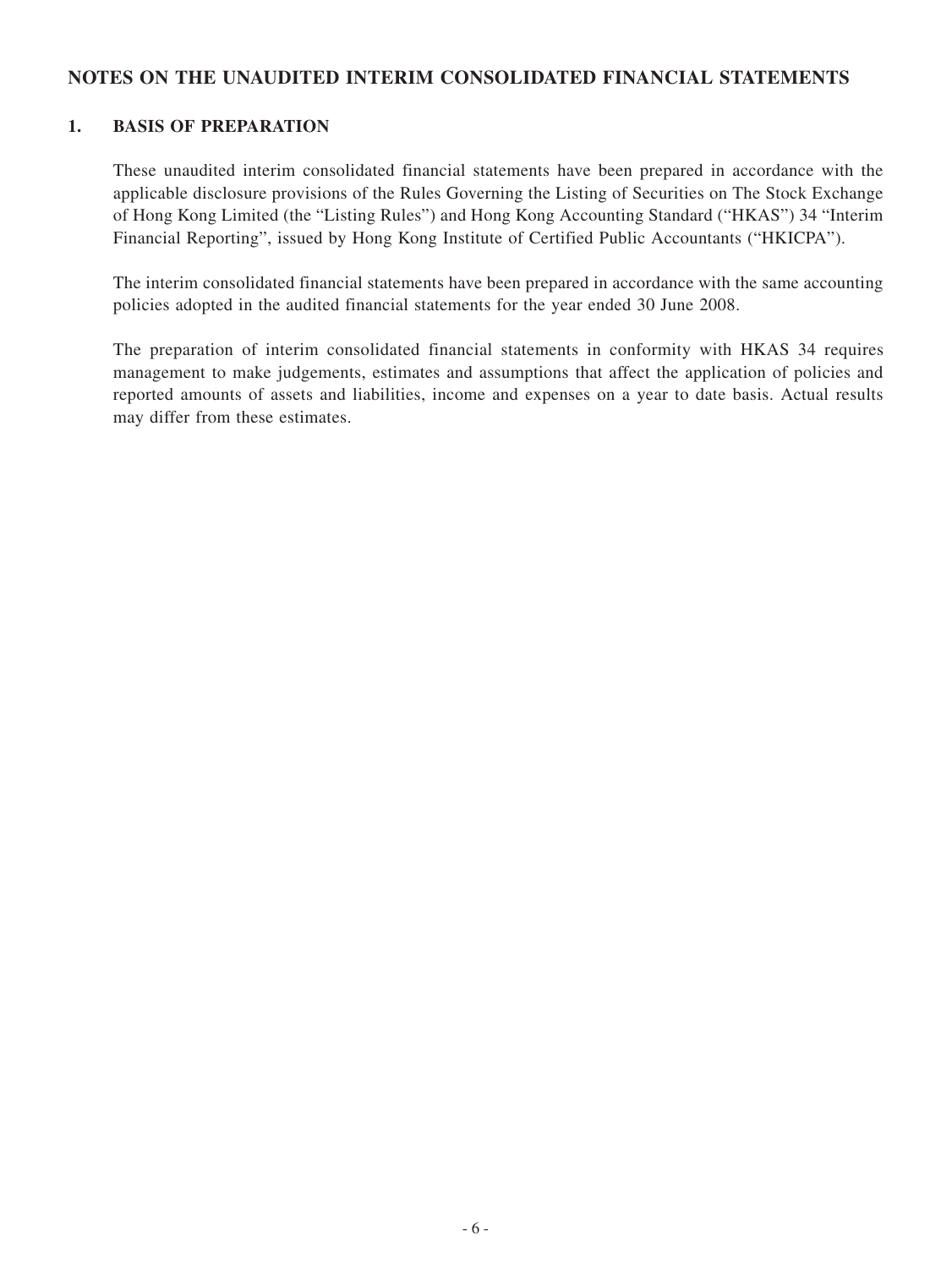# **2. Segment information**

# **(a) Business segments**

|                                                                                           |                                                |              |                                                                |         |                               |                 | (Unaudited) Six months ended 31 December |                  |                              |                   |
|-------------------------------------------------------------------------------------------|------------------------------------------------|--------------|----------------------------------------------------------------|---------|-------------------------------|-----------------|------------------------------------------|------------------|------------------------------|-------------------|
|                                                                                           | Film and<br>video distribution<br>2008<br>2007 |              | <b>Film exhibition</b><br>2007<br>2008                         |         | <b>Others</b><br>2007<br>2008 |                 | <b>Eliminations</b><br>2007<br>2008      |                  | Consolidated<br>2008<br>2007 |                   |
|                                                                                           |                                                |              | HK\$'000 HK\$'000 HK\$'000 HK\$'000 HK\$'000 HK\$'000 HK\$'000 |         |                               |                 |                                          | HK\$'000         | <b>HK\$'000</b>              | HK\$'000          |
| <b>Continuing operations</b><br>Segment revenue:<br>Sales to external customers           | 47,650                                         | 32,364       | 346,626                                                        | 210,250 | 3,649                         | 4,986           |                                          |                  | 397,925                      | 247,600           |
| Inter-segment sales<br>Other income                                                       | 7,599<br>867                                   | 2,497<br>600 | 24,359                                                         | 16,640  | 1,378<br>110                  | 544<br>150      | (8,977)<br>(248)                         | (3,041)<br>(196) | 25,088                       | 17,194            |
| Total                                                                                     | 56,116                                         | 35,461       | 370,985                                                        | 226,890 | 5,137                         | 5,680           | (9,225)                                  | (3,237)          | 423,013                      | 264,794           |
| Segment results                                                                           | 8,964                                          | 1,140        | 33,963                                                         | 16,106  | (93)                          | $\frac{153}{2}$ |                                          |                  | 42,834                       | 17,399            |
| Interest income<br>Unallocated operating expenses, net<br>Gain on disposal of interest in |                                                |              |                                                                |         |                               |                 |                                          |                  | 3,036<br>(28,003)            | 2,805<br>(18,211) |
| a jointly controlled entity<br>Finance costs<br>Share of profits less                     |                                                |              |                                                                |         |                               |                 |                                          |                  | 61,852<br>(553)              | (6,218)           |
| losses of associates                                                                      |                                                | 3,897        |                                                                | 7,042   |                               |                 |                                          |                  |                              | 10,939            |
| Profit before taxation                                                                    |                                                |              |                                                                |         |                               |                 |                                          |                  | 79,166                       | 6,714             |
| Income tax                                                                                |                                                |              |                                                                |         |                               |                 |                                          |                  | (6,898)                      | (3,161)           |
| Profit for the period from<br>continuing operations                                       |                                                |              |                                                                |         |                               |                 |                                          |                  | 72,268                       | 3,553             |
| Discontinued operation                                                                    |                                                |              |                                                                |         |                               |                 |                                          |                  |                              |                   |
| Segment revenue:<br>Sales to external customers                                           |                                                |              | 13,674                                                         | 54,287  |                               |                 |                                          |                  | 13,674                       | 54,287            |
| Other income                                                                              |                                                |              | 284                                                            | 934     |                               |                 |                                          |                  | 284                          | 934               |
| Total                                                                                     |                                                |              | 13.958                                                         | 55 221  |                               |                 |                                          |                  | 13.958                       | 55,221            |
| Segment results                                                                           |                                                |              | 1,913                                                          | 1,509   |                               |                 |                                          |                  | 1,913                        | 1,509             |
| Interest income<br>Finance costs                                                          |                                                |              |                                                                |         |                               |                 |                                          |                  | 26<br>(124)                  | 278<br>(746)      |
| Profit before taxation                                                                    |                                                |              |                                                                |         |                               |                 |                                          |                  | 1,815                        | 1,041             |
| Income tax                                                                                |                                                |              |                                                                |         |                               |                 |                                          |                  | (617)                        | (1,458)           |
| Profit for the period from<br>discontinued operation                                      |                                                |              |                                                                |         |                               |                 |                                          |                  | 1,198                        | (417)             |
| Total profit for the period                                                               |                                                |              |                                                                |         |                               |                 |                                          |                  | 73,466                       | 3,136             |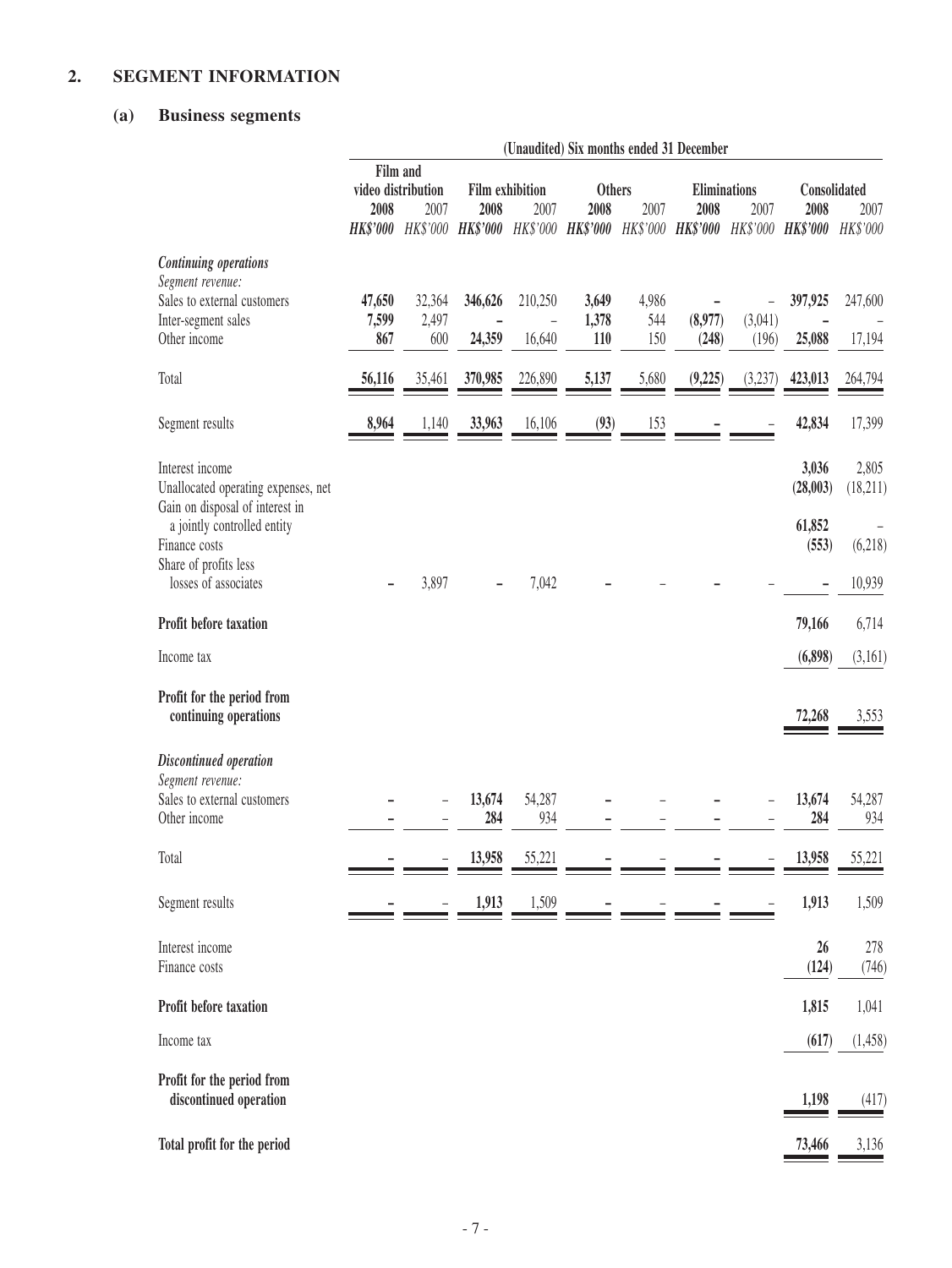|                                                    | (Unaudited) Six months ended 31 December                              |         |                                                                                                                                                 |        |         |                   |         |            |        |              |      |       |      |      |         |         |
|----------------------------------------------------|-----------------------------------------------------------------------|---------|-------------------------------------------------------------------------------------------------------------------------------------------------|--------|---------|-------------------|---------|------------|--------|--------------|------|-------|------|------|---------|---------|
|                                                    | <b>Hong Kong</b><br>Mainland China<br>Taiwan<br>Singapore<br>Malaysia |         |                                                                                                                                                 |        |         | Elsewhere in Asia |         | Others     |        | Consolidated |      |       |      |      |         |         |
|                                                    | 2008                                                                  | 2007    | 2008                                                                                                                                            | 2007   | 2008    | 2007              | 2008    | 2007       | 2008   | 2007         | 2008 | 2007  | 2008 | 2007 | 2008    | 2007    |
|                                                    |                                                                       |         | HK\$'000 HK\$'000 HK\$'000 HK\$'000 HK\$'000 HK\$'000 HK\$'000 HK\$'000 HK\$'000 HK\$'000 HK\$'000 HK\$'000 HK\$'000 HK\$'000 HK\$'000 HK\$'000 |        |         |                   |         |            |        |              |      |       |      |      |         |         |
| Segment revenue:                                   |                                                                       |         |                                                                                                                                                 |        |         |                   |         |            |        |              |      |       |      |      |         |         |
| Sales to external<br>customers                     | 124,102                                                               | 106,763 | 37,425                                                                                                                                          | 34,126 | 133,195 | 104,571           | 102,746 | $\equiv$ . | 13,674 | 54,731       | 287  | 1,334 | 170  | 362  | 411,599 | 301,887 |
| Less: Attributable to<br>discontinued<br>operation |                                                                       |         |                                                                                                                                                 |        |         |                   |         |            | 13,674 | 54,287       |      |       |      |      | 13,674  | 54,287  |
| Sale to external<br>customers from<br>continuing   |                                                                       |         |                                                                                                                                                 |        |         |                   |         |            |        |              |      |       |      |      |         |         |
| operations                                         | 124,102                                                               | 106,763 | 37,425                                                                                                                                          | 34,126 | 133,195 | 104,571           | 102,746 |            |        | 444          | 287  | 1,334 | 170  | 362  | 397,925 | 247,600 |

# **3. Profit before taxation**

Profit before taxation is arrived at after charging:

*(a) Finance costs*

|                 | (Unaudited) |
|-----------------|-------------|
| Six months      | Six months  |
| ended           | ended       |
| 31 December     | 31 December |
| 2008            | 2007        |
| <b>HK\$'000</b> | HK\$'000    |
|                 |             |
| 163             | 1,499       |
| 172             | 4,176       |
| 218             | 499         |
|                 | 44          |
| 553             | 6,218       |
|                 | (Unaudited) |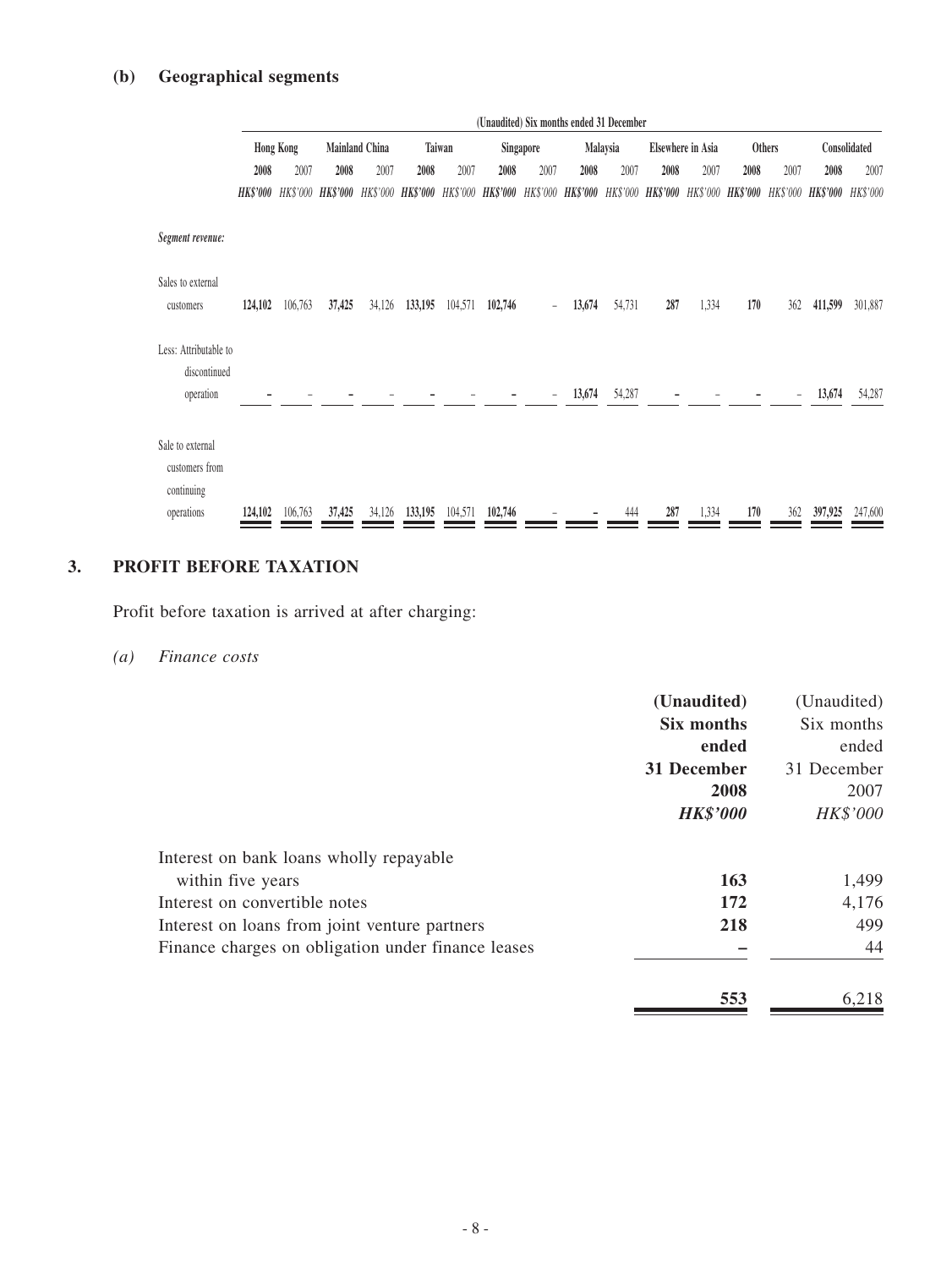|                                             | (Unaudited)     | (Unaudited) |
|---------------------------------------------|-----------------|-------------|
|                                             | Six months      | Six months  |
|                                             | ended           | ended       |
|                                             | 31 December     | 31 December |
|                                             | 2008            | 2007        |
|                                             | <b>HK\$'000</b> | HK\$'000    |
|                                             |                 |             |
| Cost of inventories                         | 15,890          | 2,017       |
| Cost of services provided                   | 150,206         | 106,114     |
| Depreciation                                | 23,618          | 15,618      |
| Amortisation of prepaid land lease payments | 392             | 10          |
| Amortisation of film rights                 | 17,747          | 10,332      |
| Loss on disposal of fixed assets            | 431             | 2,406       |

# **4. Income tax**

Taxation in the consolidated income statement represents:

| (Unaudited)     | (Unaudited) |
|-----------------|-------------|
| Six months      | Six months  |
| ended           | ended       |
| 31 December     | 31 December |
| 2008            | 2007        |
| <b>HK\$'000</b> | HK\$'000    |

#### **Continuing operations**

| Group                                             |         |       |
|---------------------------------------------------|---------|-------|
| Current income tax                                |         |       |
| Provision for Hong Kong Profits Tax               |         |       |
| Provision for overseas tax                        | 1,477   | 562   |
|                                                   | 1,477   | 562   |
| Jointly controlled entities                       |         |       |
| Current income tax                                |         |       |
| Provision for overseas tax                        | 6,747   | 34    |
| Deferred $tax -overse$                            |         |       |
| Origination and reversal of temporary differences | (1,326) | 2,565 |
|                                                   | 5,421   | 2,599 |
|                                                   | 6,898   | 3,161 |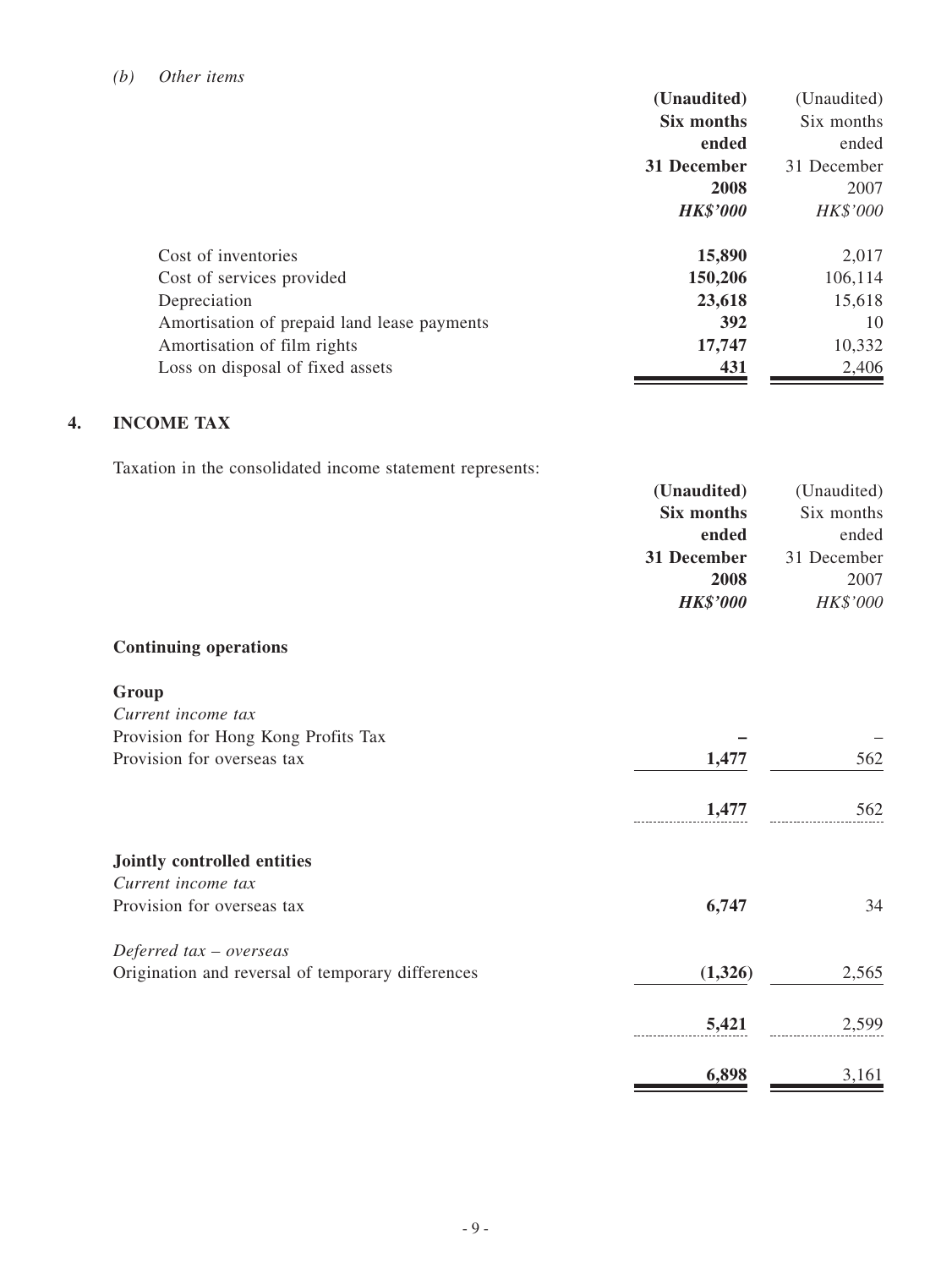#### **5. Dividends**

|                                               | (Unaudited)     | (Unaudited) |
|-----------------------------------------------|-----------------|-------------|
|                                               | Six months      | Six months  |
|                                               | ended           | ended       |
|                                               | 31 December     | 31 December |
|                                               | 2008            | 2007        |
|                                               | <b>HK\$'000</b> | HK\$'000    |
| Special dividend declared and paid during the |                 |             |
| period of HK\$0.1 per share (2007: Nil)       | 18,327          |             |

#### **6. Earnings per share**

#### **(a) Basic earnings per share**

The calculation of basic earnings per share is based on the profit attributable to equity holders of the Company from continuing operations and discontinued operation of HK\$72,172,000 and HK\$1,198,000 respectively (2007: HK\$3,467,000 and loss of HK\$417,000 respectively) and the weighted average number of 181,025,966 ordinary shares (2007: 127,159,858 ordinary shares) in issue during the period.

#### **(b) Diluted earnings per share**

The calculation of diluted earnings per share is based on the profit attributable to equity holders of the Company from continuing operations and discontinued operation of HK\$72,344,000 and HK\$1,198,000 respectively (2007: HK\$3,467,000 and loss of HK\$417,000 respectively) and the weighted average number of ordinary shares of 183,273,990 shares (2007: 127,741,555 shares), calculated as follows: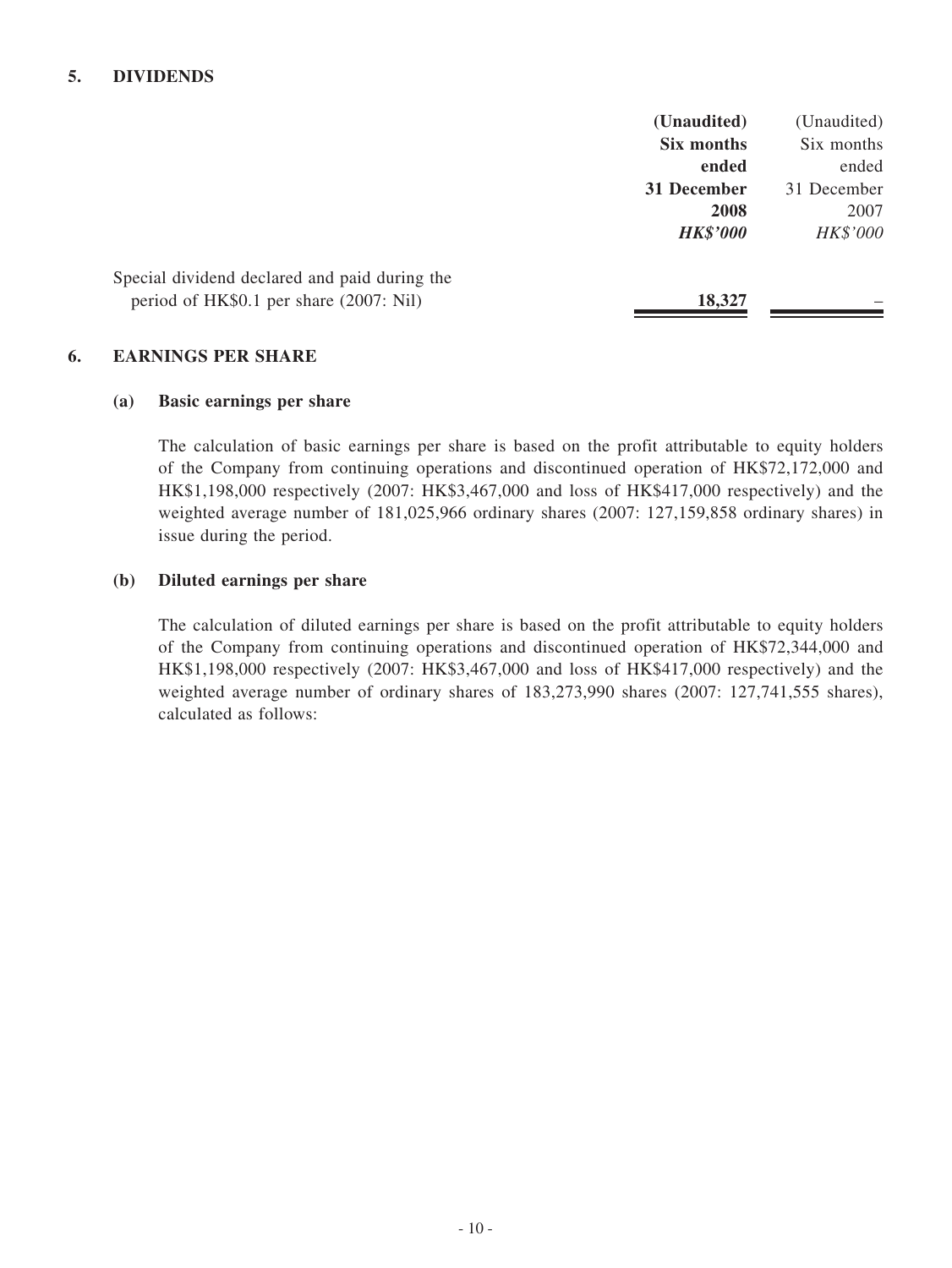|      |                                                                                           | (Unaudited)<br><b>Six months</b><br>ended<br>31 December<br>2008<br><b>HK\$'000</b> | (Unaudited)<br>Six months<br>ended<br>31 December<br>2007<br>HK\$'000 |
|------|-------------------------------------------------------------------------------------------|-------------------------------------------------------------------------------------|-----------------------------------------------------------------------|
|      | Continuing operations                                                                     |                                                                                     |                                                                       |
|      | Profit attributable to equity holders                                                     | 72,172                                                                              | 3,467                                                                 |
|      | After tax effect of effective interest on the liability<br>component of convertible bonds | 172                                                                                 |                                                                       |
|      | Profit attributable to equity holders (diluted)                                           | 72,344                                                                              | 3,467                                                                 |
|      | Discontinued operation                                                                    |                                                                                     |                                                                       |
|      | Profit/(loss) attributable to equity holders                                              | 1,198                                                                               | (417)                                                                 |
| (ii) | Weighted average number of ordinary shares (diluted)                                      |                                                                                     |                                                                       |
|      |                                                                                           | <b>Number</b><br>of shares                                                          | <b>Number</b><br>of shares                                            |
|      | <b>Shares</b>                                                                             |                                                                                     |                                                                       |
|      | Issued ordinary shares as at 1 July 2008                                                  | 169,637,627                                                                         | 128,356,537                                                           |
|      | Effect of convertible notes converted                                                     | 11,388,339                                                                          |                                                                       |
|      | Effect of shares repurchased                                                              |                                                                                     | (1,205,918)                                                           |
|      | Effect of share options exercised                                                         |                                                                                     | 9,239                                                                 |

| Weighted average number of ordinary shares in issue<br>during the period used in the calculation of the basic<br>earnings per share | 181,025,966 | 127, 159, 858 |
|-------------------------------------------------------------------------------------------------------------------------------------|-------------|---------------|
| Effect of dilution – weighted average number of                                                                                     |             |               |
| <i>ordinary shares:</i>                                                                                                             |             |               |
| Share options ( <i>Note</i> $(1)$ )                                                                                                 |             | 581,697       |
| Convertible notes (Note (2))                                                                                                        | 2,248,024   |               |

#### *Notes:*

(1) The share options had no diluting effect on the basic earnings per share for current period as the exercise price of the Company's outstanding share options was higher than the average market price of the Company's ordinary shares during current period.

**183,273,990** 127,741,555

(2) The convertible notes had no diluting effect on the basic earnings per share for the prior period.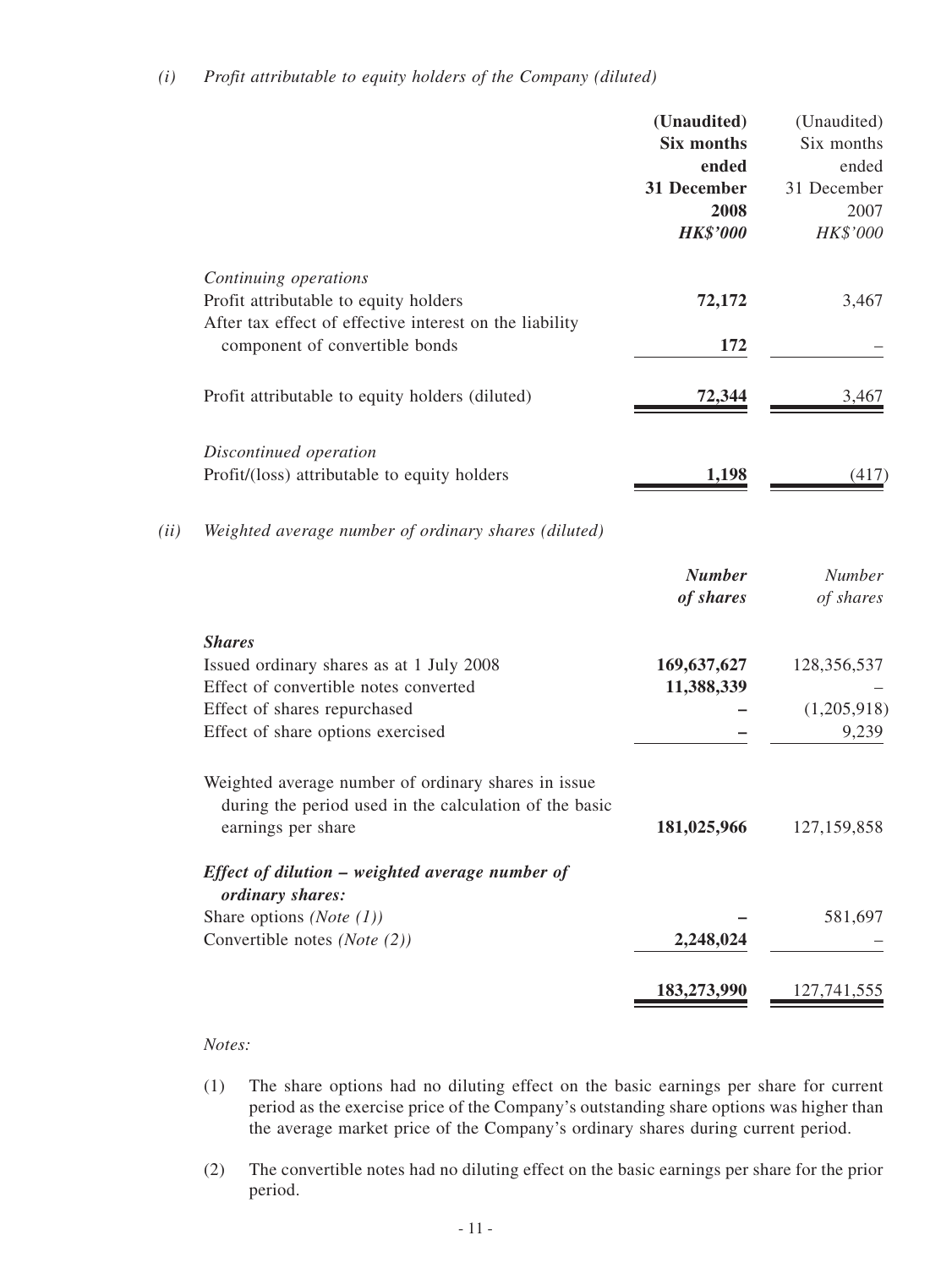### **7. Trade receivables**

The Group usually grants credit periods ranging from one to three months. Each customer has a credit limit and overdue balances are regularly reviewed by management.

The ageing analysis of trade receivables (net of allowance for doubtful debts) as of the balance sheet date:

|                      | (Unaudited)     | (Audited)  |
|----------------------|-----------------|------------|
|                      | At 31 December  | At 30 June |
|                      | 2008            | 2008       |
|                      | <b>HK\$'000</b> | HK\$'000   |
| Current to 3 months  | 19,418          | 21,357     |
| Within 4 to 6 months | 1,183           | 3,900      |
| Over 6 months        | 353             | 1,788      |
|                      | 20,954          | 27,045     |
|                      |                 |            |

#### **8. Trade payables**

The ageing analysis of trade payables as of the balance sheet date:

|                       | (Unaudited)     | (Audited) |
|-----------------------|-----------------|-----------|
|                       | As at           | As at     |
|                       | 31 December     | 30 June   |
|                       | 2008            | 2008      |
|                       | <b>HK\$'000</b> | HK\$'000  |
| Current to 3 months   | 54,586          | 63,275    |
| Within 4 to 6 months  | 5,040           | 193       |
| Within 7 to 12 months | 570             | 1,509     |
| Over one year         | 4,670           | 3,632     |
|                       | 64,866          | 68,609    |
|                       |                 |           |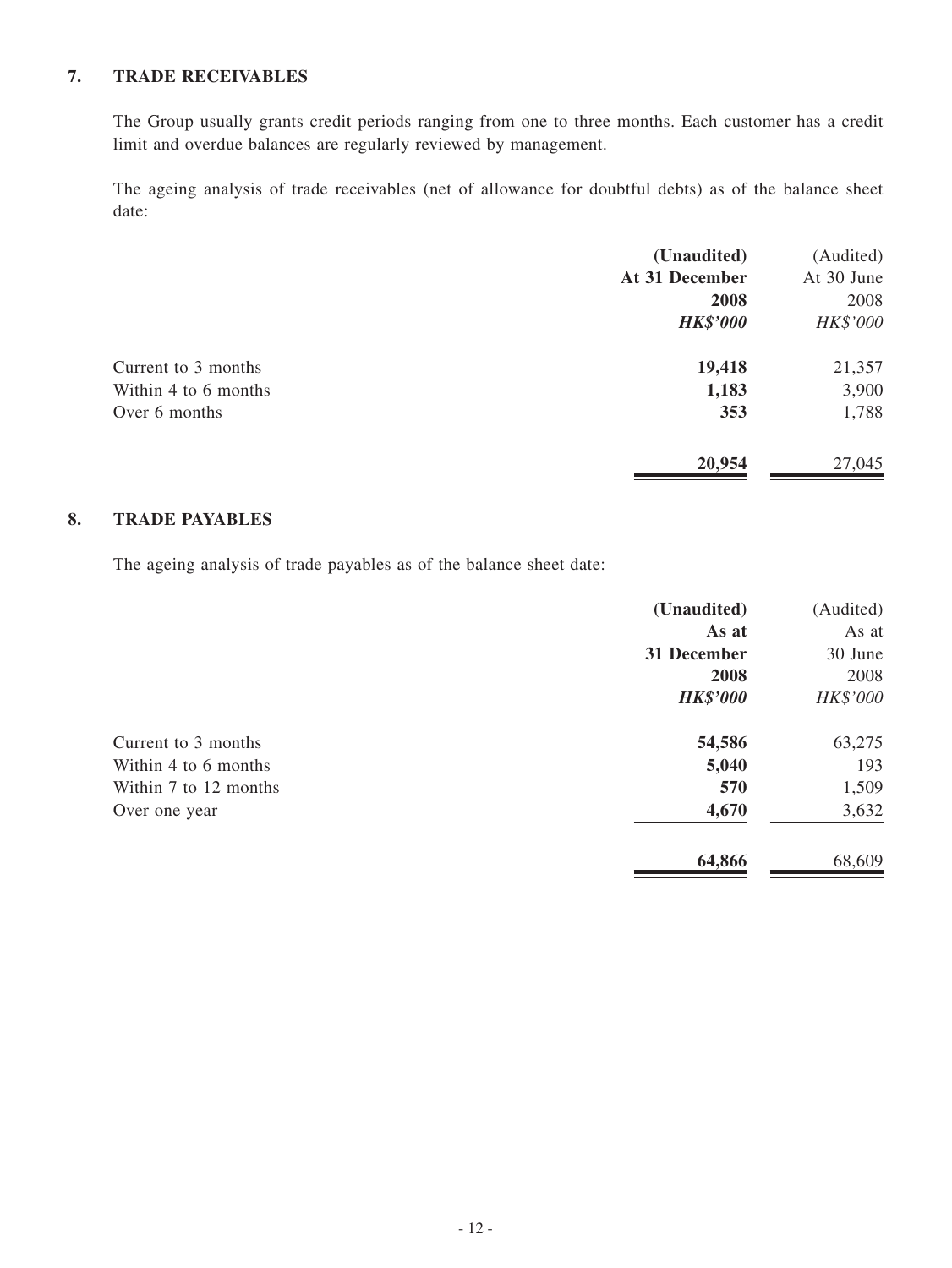#### **SPECIAL DIVIDEND**

During the six months ended 31 December 2008, the Board declared and paid a special dividend of HK\$0.10 per share to shareholders whose names appear on the Register of Members of the Company at the close of business on 11 September 2008.

#### **INTERIM DIVIDEND**

The Board does not recommend the payment of an interim dividend for the six months ended 31 December 2008.

#### **MANAGEMENT DISCUSSION AND ANALYSIS**

#### **Group Operation and Financial Highlights**

The Group reported a profit of HK\$73 million for the period, which was contributed by the stronger profits posted from operations in Hong Kong, Mainland China, Taiwan and Singapore, in parallel to the gain on disposal of the Malaysia cinema circuit. The operating results of the Group for the period were fairly encouraging despite the challenge of severe global economic downturn triggered by the sub-prime mortgage related credit crisis in the United States. Group revenues amounted to HK\$398 million, compared with HK\$248 million of the same period of last year. Gross profit from continuing operations, with margin maintaining at about 53% plus, was HK\$214 million versus that of HK\$129 million reported last year. During the period, the Group continued its effort in improving the cost structure and such exercise has significantly reduced our headquarter expenses. The strong results were however partly offset by the unfavourable exchange adjustment for the period due to currency depreciation in the territories where the Group operated. Taking into account of all of these, the Group recorded a profit from operations of HK\$18 million, significantly improved from last year's HK\$2 million. Excluding discontinued operation and gain on disposal of the Malaysia cinema circuit, the Group's net profit was approximately HK\$10 million, compared to about HK\$3 million of the same period of last year.

While much of the region's economy was affected by the global financial crisis, the movie industry seemed to be sheltered from the downturn in most of the territories we operated, likely due to its nature as an affordable entertainment at all times. Aided also by a number of strong Hollywood blockbuster titles released during the period, such as *The Dark Night* and *Journey to the Centre of the Earth*, both exhibition and distribution businesses across the territories we operated were strong and continued their upward trend.

The Group continues to be a major and leading cinema operator in Asia, operating 22 cinemas with 181 screens across Hong Kong, Mainland China, Taiwan and Singapore. In the coming years, the Group will continue to put our focus in developing new cinema projects in Mainland China, as well as expand our businesses in other locations strategically.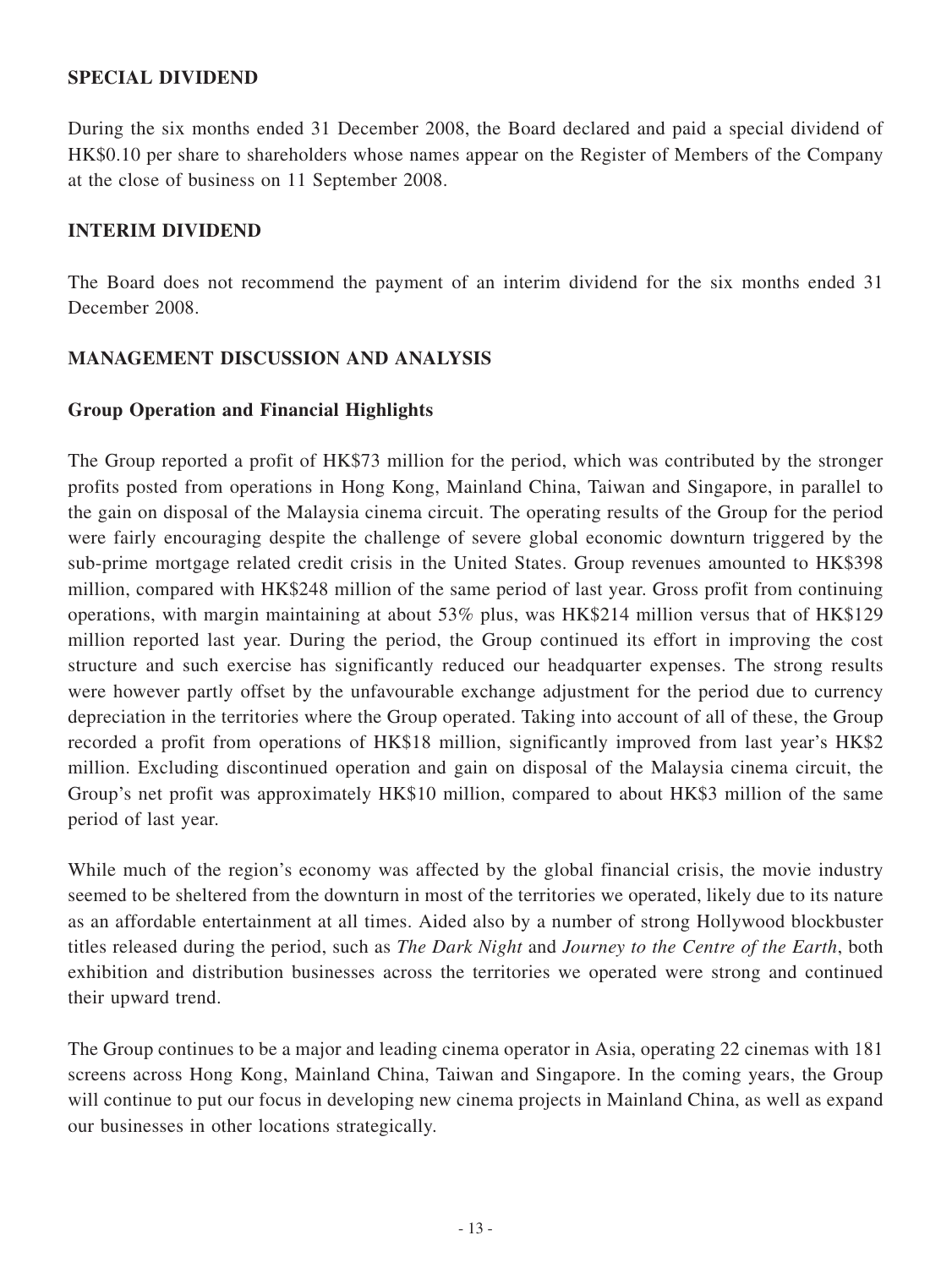At end of July 2008, the Group completed the disposal of its Malaysia cinema circuit TGV Cinemas Sdn. Bhd. and recorded a one-off gain of approximately HK\$62 million. After the disposal, the Group carries no investment in Malaysia and therefore, the contribution of this cinema circuit was classified as discontinued operation.

Besides, the Group is essentially operated debt-free since it had fully repaid all its bank borrowings and the outstanding convertible notes were converted fully into shares by note holders during the period. As at end of December 2008, the Group had cash and deposits of approximately HK\$350 million which providing a solid capital base for financing our new cinema projects in Greater China.

### **Business Review**

# **Film Exhibition**

The Group served over 10 million theatre guests during the period, and box office income improved 5.4% across the Group on a full and aggregated basis to approximately HK\$491 million. Confectionary sales income showed an encouraging and healthy increase of 5.2% also, reflecting positive results from both the enhanced confectionary product mix and prices, in addition to the improved attendance level.

# *Hong Kong*

Hong Kong market as a whole, recorded a box office receipts of HK\$584 million, which was a 6% increase compared to the same period of last year. Apart from strong Hollywood line-up, the Group has also introduced 3D stereoscopic equipment at different cinema sites to deliver more interesting and engaging theatrical experience to the audience. Our cinemas in Hong Kong achieved an encouraging result for the period with theatre takings of close of HK\$80 million, and maintained a market share of more than 13%. Moving forward, the Group will continue to look for new cinema sites with good potential, and in that respect, we are pleased to have secured one in Tsuen Wan for a 5-screen multiplex, and it is expected to be opened during the second half of 2009.

# *Mainland China*

Shenzhen, the city in which we operate our flagship cinema, saw a strong surge of market box office by 49% last year. That was largely due to increased supply of new cinemas over the past two years as well as the stronger consumer spending. The Group's 7-screen cinema located at MIXC Mall City Crossing continued to maintain its theatre takings at a high level despite intensified competition in the city and achieved a 20% market share in Shenzhen. It was at the same time staying strongly competitive in China nationally. In 2008, for a consecutive of 3 years, our Shenzhen multiplex continued to be ranked as the 2nd highest box-office cinema in China – with admissions grew by almost 10%, as well as theatre takings improved close to 11% and grossed RMB27 million for the period. The Group has planned to open 5 more screens in MIXC Mall City Crossing in the 2nd quarter of 2009. Our presence in China is expected to be further and significantly strengthened by our planned opening of new multiplexes in Beijing, Wuxi, Suzhou and other locations within the next 12 to 24 months.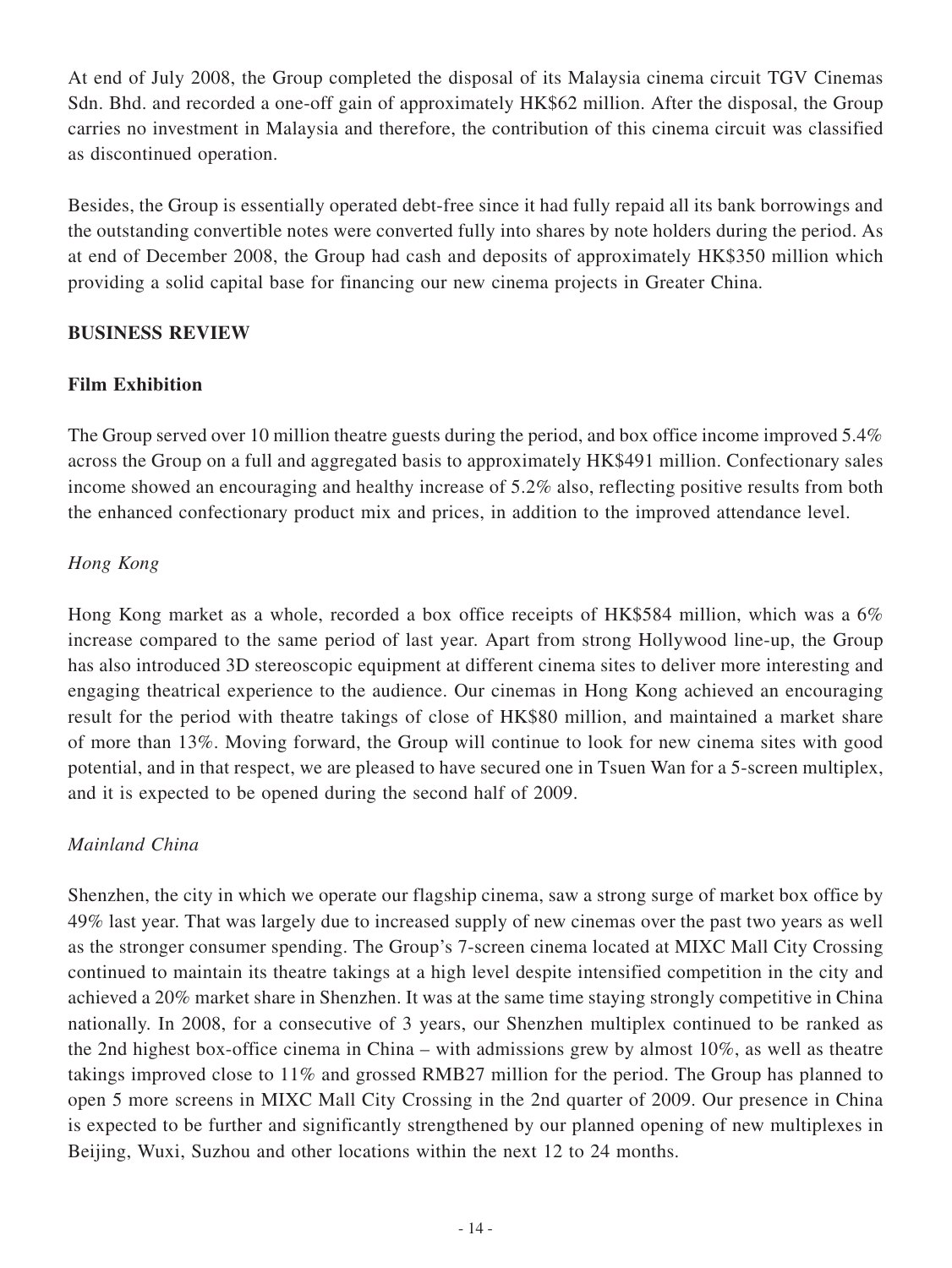# *Taiwan*

Taiwan exhibition market, somehow affected by certain political events, has not seen much growth over the past 5 years. The market box office in Taiwan for the period was reduced by 3% as compared to that of last year. Capitalizing on its leading market position, our cinema circuit Vie Show however managed to go against the tide successfully and recorded a 4% growth in admission as well as a 2% improvement on gross theatre takings. Moreover, Vie Show is planning to open a new cinema multiplex with 9 screens by the last quarter of 2009. Operationally, not taking into account the effect of currency fluctuation, the Group saw an increase of about 1.4% in net profit shared from Vie Show.

### *Singapore*

Singapore's market box office grew 5.6% to S\$76 million for the period. Due to opening of new cinemas by competitors, market share of GVM was slightly affected and declined to 43% during the period. Gross theatre takings of GVM for the period amounted to S\$33 million and improved by 2% from last year's, contributed mostly by the slight increase in the ticket price. After taking the effect of currency fluctuation, the Group maintained a share of net profit of HK\$12 million for the period.

# **Film Distribution**

The market box office receipts in Hong Kong amounted to HK\$584 million during the period, of which non-Chinese language films took up 81% or HK\$471 million. Non-Chinese blockbusters included *The Dark Night, Journey to the Centre of the Earth* and *Kung Fu Panda*; and Chinese blockbusters included *Red Cliff* and *Ip Man*. As a distributor for both Chinese and non-Chinese language films, the Group held a 13% market share in terms of box office receipts. Moving ahead, the Group will continue to expand the film financing and licensing businesses in Hong Kong, Mainland China and Taiwan.

# *Chinese Language Films*

During the period, the Group distributed only 3 small-scale Chinese language films. Looking forward to 2009 however, the Group has obtained the distribution rights of bigger titles such as *The Storm Warriors 2* and *Look for a Star*, and it is expected that higher contribution will be seen from the Chinese film distribution.

The Group owns a film library of approximately 130 Chinese film titles for worldwide distribution which continuously generates steady income to the Group. During the period, the library contributed an income of approximately HK\$4 million for the Group from its royalty licensing activity.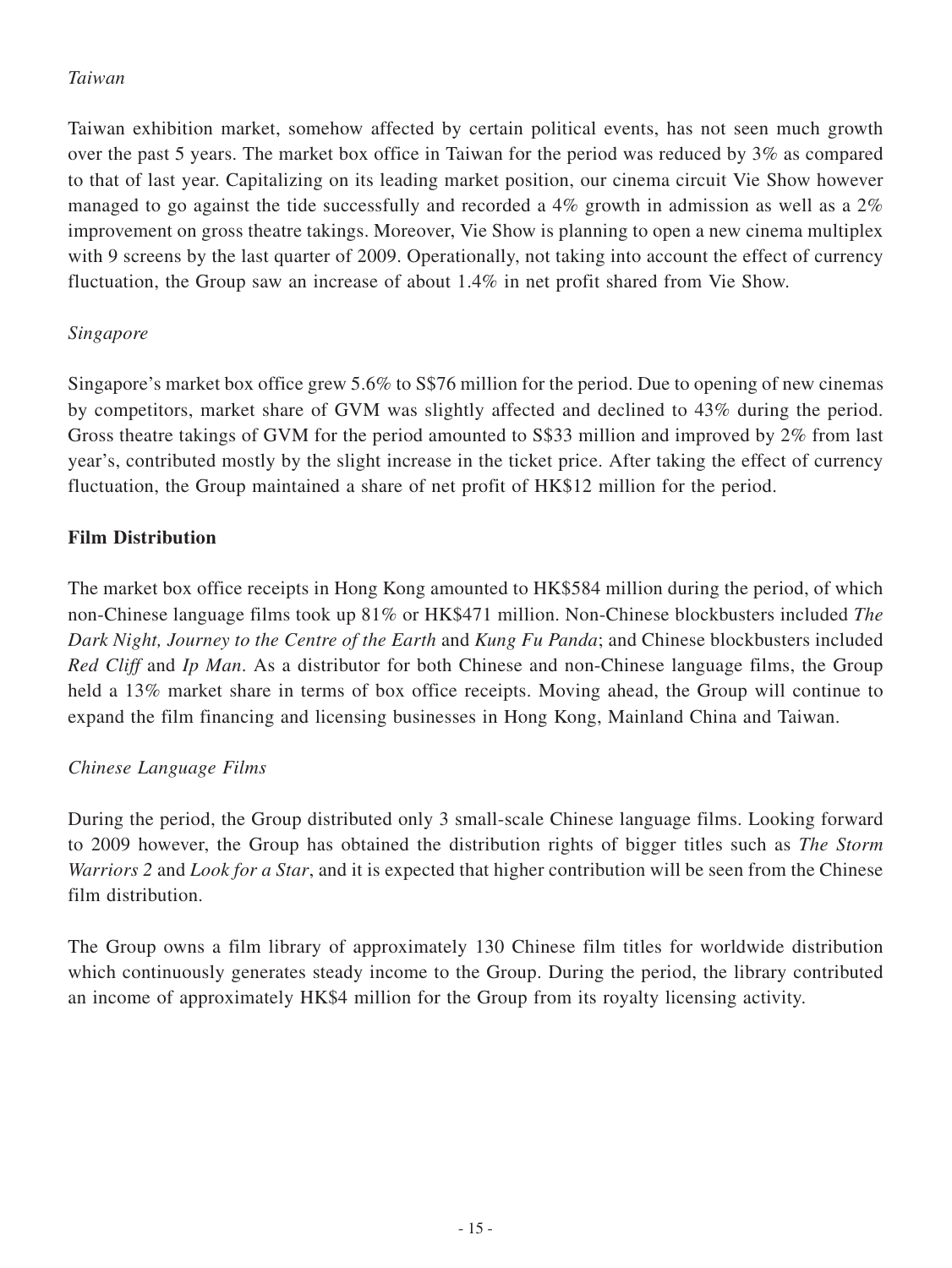### *Non-Chinese Language Films*

The Group distributed 9 non-Chinese language films in Hong Kong during the period, including *Journey to the Centre of the Earth, Detroit Metal City* and *Suspect X*. Thanks to our brilliant distribution team, our 3-D feature release *Journey to the Centre of the Earth* was a great success and was one of the top three movies in term of box office takings for the period. The total box office of non-Chinese films distributed by the Group sharply increased to HK\$68 million, representing about 14% of market share.

# **Prospects**

The Group has dedicated its efforts in strengthening and growing both the exhibition and distribution networks in territories with higher market potential and better returns. Given the continued opening of film market in Mainland China as well as growing influence of Chinese language films in the international film industry, we strongly believe that more focus should be placed onto opportunities related to the market of Mainland China. In addition to the planned opening of more screens in Shenzhen and other principal cities such as Beijing, Hangzhou, Suzhou and Wuxi, the Group is also actively looking into expansion of our distribution business in Mainland China.

Like most industries, we are facing a challenging year ahead with the recent global economic downturn caused by the sub-prime mortgage related credit crisis in the United States. We are however cautiously optimistic in respect of the prospects of our industry and the territories we operated. Hong Kong will continue to be the base of the Group's operations with increased resources put in Mainland China. We will continue to adopt stringent measures to control the general and administrative expenses.

# **Financial Resources and Liquidity**

During the period, the remaining convertible notes in aggregate amount of HK\$30 million have been converted into the ordinary shares of the Company, creating a total of approximately 13.6 million new ordinary shares at a conversion price of HK\$2.2 per share. The Group has no outstanding convertible notes as at 31 December 2008.

In addition, with the surplus fund received from the disposal of Malaysia TGV circuit, the Group had fully repaid all outstanding bank loans of HK\$20 million during the period. As at 31 December 2008, the Group recorded no bank borrowing.

As at 31 December 2008, the Group's cash balance was HK\$350 million (30 June 2008: HK\$266 million), representing an increase of 32% as compared with that of June 2008. Currently, the Group has no financial leverage while the gearing ratio for the year ended 30 June 2008 was 5%, calculated on the basis of external borrowings (including the convertible notes) over total assets. Management will continue to monitor the gearing structure and make adjustments if necessary in light of changes in the Group's developments and economic conditions.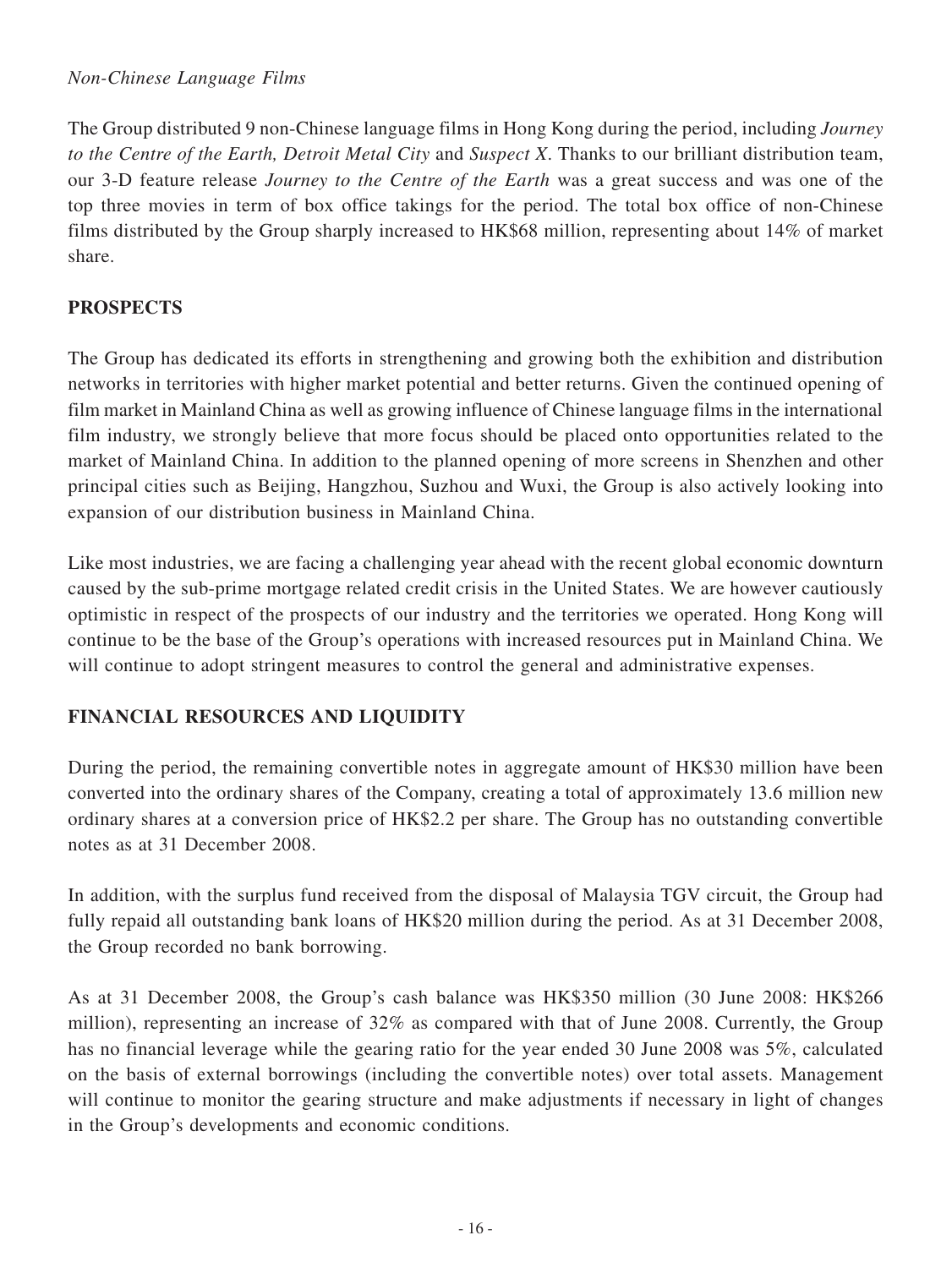The Group's assets and liabilities are principally denominated in Hong Kong dollars except for certain assets and liabilities associated with the investments in Mainland China, Taiwan and Singapore. The overseas joint ventures of the Group are operating in their local currencies and subjected to minimal exchange risk on their own. While for the Hong Kong operations, due to the volatility of the currency market, management decided to maintain higher level of deposits in Hong Kong dollars and the pegged US dollars, thus lowering the exposure to exchange risk. The directors will continue to assess the exchange risk exposure, and will consider possible hedging measures in order to minimize the risk at reasonable cost.

The Group did not have any significant contingent liabilities as of 31 December 2008.

# **EMPLOYEES AND REMUNERATION POLICIES**

As at 31 December 2008, the Group had 265 (30 June 2008: 311) permanent employees. The Group remunerates its employees largely based on industry practice. In addition to salaries, commissions and discretionary bonuses, share options are granted to certain employees based on individual merit. The Group also operates a defined contribution retirement benefits scheme under the Mandatory Provident Fund Schemes Ordinance and as at the balance sheet, there was no forfeited contribution arising from employees leaving the retirement benefit scheme.

# **REVIEW BY AUDIT COMMITTEE**

The audit committee of the Company has reviewed with the management of the Company, the accounting principles and practices adopted by the Group and discussed financial reporting matters including a review of the Group's interim financial statements for the six months ended 31 December 2008.

# **Code on CORPORATE GOVERNANCE practices**

Save and except the following deviations from the code provisions set out in the Code on Corporate Governance Practices (the "CG Practices") as contained in Appendix 14 to the Listing Rules, the Company had, throughout the six months ended 31 December 2008, complied with the CG Practices.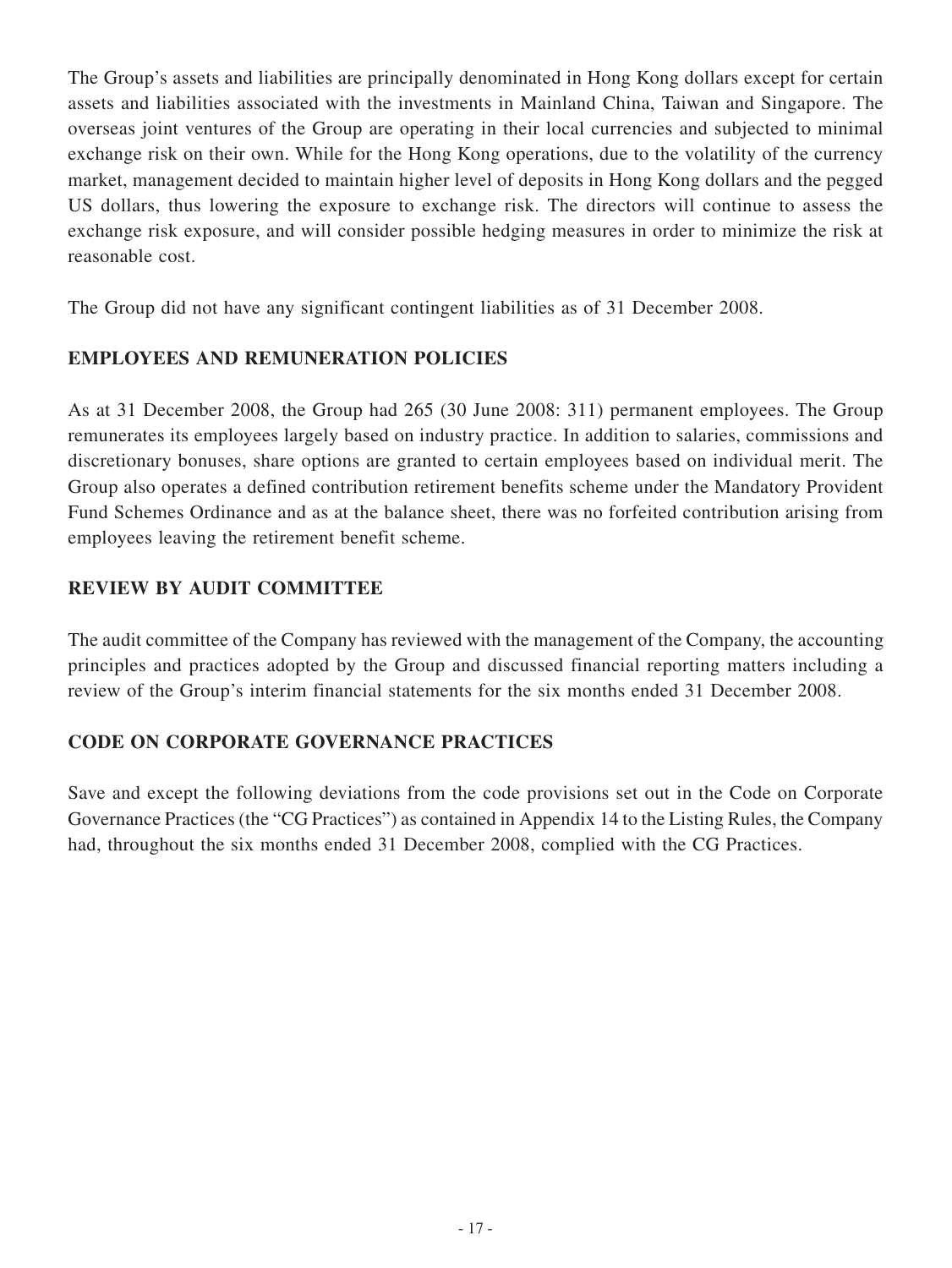**Code provision(s) set out in the CG Practices**

A.2.1 The roles of chairman and chief executive officer should be separate and should not be performed by the same individual. The division of responsibilities between the chairman and chief executive officer should be clearly established and set out in writing.

# **Deviations and reasons for such deviations**

Mr. Wu Kebo ("Mr. Wu"), the chairman and executive director, was appointed as the acting managing director of the Company with effect from 21 December 2007.

The Board considers that as Mr. Wu has experience in acting in a leading and managing role in media and entertainment businesses, it is in the interests of the Company for Mr. Wu to act as the acting managing director of the Company pending the appointment of a new managing director to ensure continuity.

The Board will in due course appoint an individual with appropriate qualifications to act as the chief executive officer of the Company.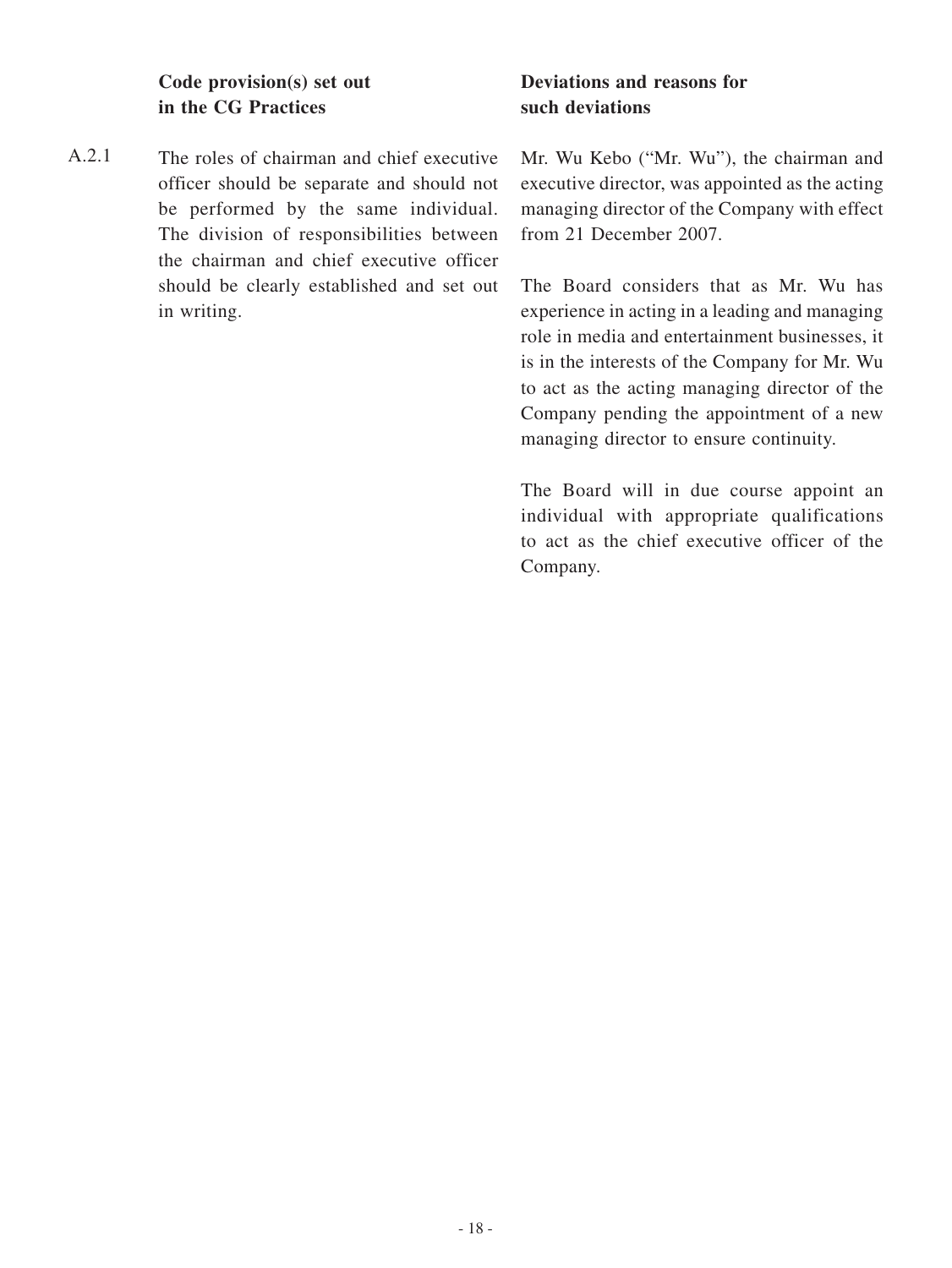**Code provision(s) set out in the CG Practices**

A.3 & A.3.2 The board should have a balance of skills and experience appropriate for the requirements of the business of the issuer. The board should ensure that changes to its composition can be managed without undue disruption. The board should include a balanced composition of executive and nonexecutive directors (including independent non-executive directors) so that there is a strong independent element on the board, which can effectively exercise independent judgement. Non-executive directors should be of sufficient calibre and number for their views to carry weight.

> Pursuant to note 1 to Code Provision A.3 of the CG Practices (and as required by Rule 3.10 of the Listing Rules), every board of directors must include at least 3 independent non-executive directors.

> Pursuant to Code Provision A.3.2 of the CG Practices, the Company should appoint independent non-executive directors representing at least one-third of the board.

# **Deviations and reasons for such deviations**

During the six months ended 31 December 2008, due to the retirement of Prince Chatrichalerm Yukol as an independent non-executive director with effect from 20 November 2008, the total number of independent non-executive directors fell below the minimum number as required under Rule 3.10(1) of the Listing Rules, note 1 to Code Provisions A.3 and A.3.2 of the CG Practices, respectively.

As the Company is still identifying a suitable individual to be appointed as an independent non-executive director and a member of the audit committee, the requirements set out under Rules 3.10(1) and 3.21 of the Listing Rules have not been fulfilled within the period specified in Rules 3.11 and 3.23 of the Listing Rules, respectively.

The Board had taken actions to seek a suitable individual with appropriate qualifications to act as an independent non-executive director and is still in the process of identifying such individual.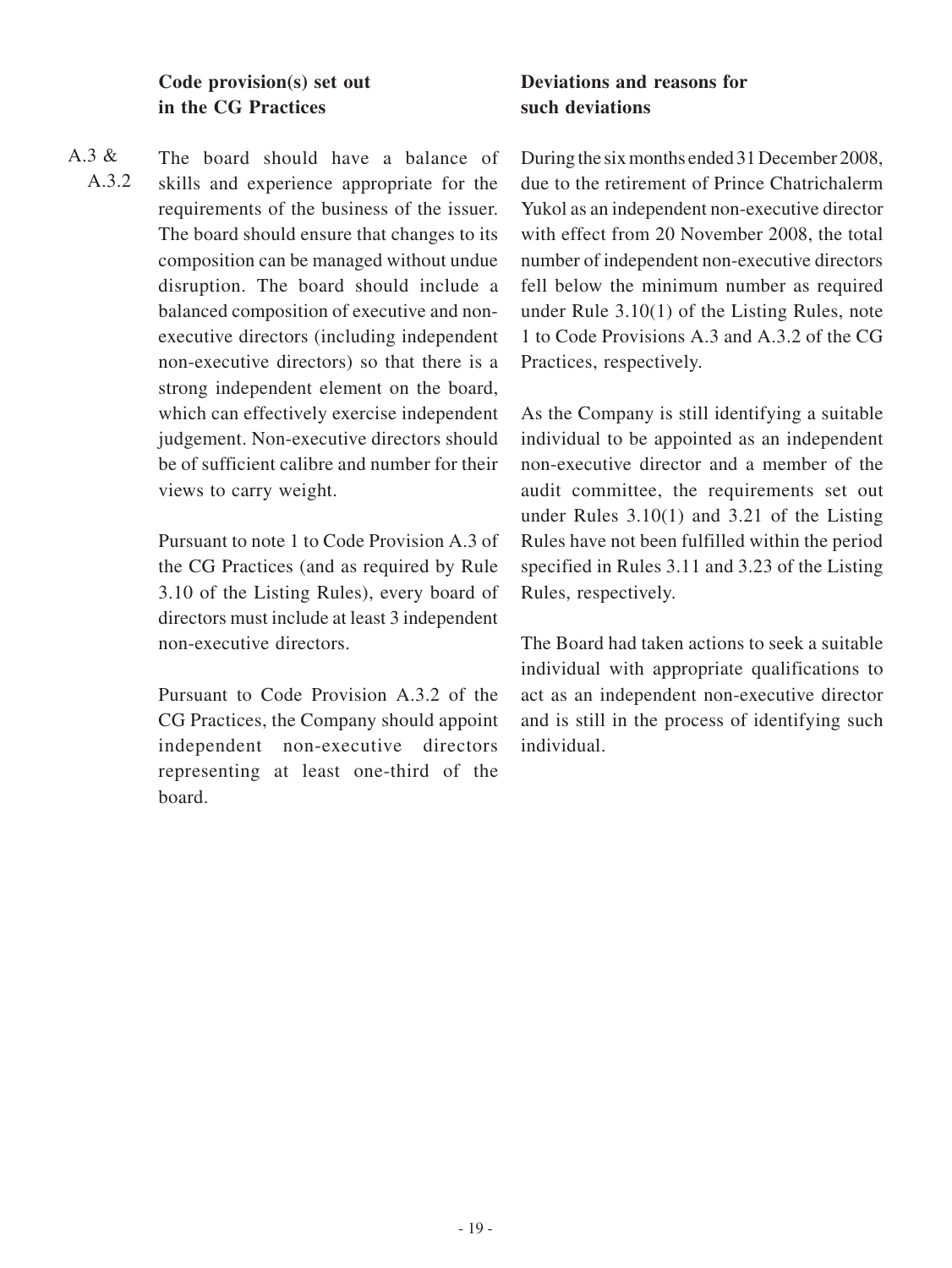**Code provision(s) set out in the CG Practices**

A.4.1 Non-executive directors should be appointed for a specific term, subject to re-election.

B.1.1 Issuers should establish a remuneration committee with specific written terms of reference which deal clearly with its authority and duties. A majority of the members of the remuneration committee should be independent non-executive directors.

# **Deviations and reasons for such deviations**

All non-executive directors of the Company were not appointed for a specific term.

All non-executive directors are subject to retirement by rotation and re-election at least once every three years at the annual general meetings of the Company in accordance with the relevant provisions of the Company's Byelaws, accomplishing the same purpose as a specific term of appointment.

The remuneration committee of the Company currently comprises one executive director and one independent non-executive director.

During the six months ended 31 December 2008, due to the retirement of Prince Chatrichalerm Yukol and Eric Norman Kronfeld as independent non-executive director and non-executive director, respectively, the requirement in relation to the composition of the remuneration committee of the Company under Code Provision B.1.1 of the CG Practices was not fulfilled.

The Board is in the process of identifying suitable candidate to fulfill the role of an independent non-executive director and member of the remuneration committee of the Company.

# **PURCHASE, SALE OR REDEMPTION OF LISTED SECURITIES**

Neither the Company nor any of its subsidiaries has purchased, sold or redeemed any of the Company's listed securities during the six months ended 31 December 2008.

# **RULES 3.10(1) AND 3.21 OF THE LISTING RULES**

During the six months ended 31 December 2008, due to the retirement of Prince Chatrichalerm Yukol as an independent non-executive director and a member of each of the remuneration committee and audit committee of the Company with effect from 20 November 2008, the total number of the